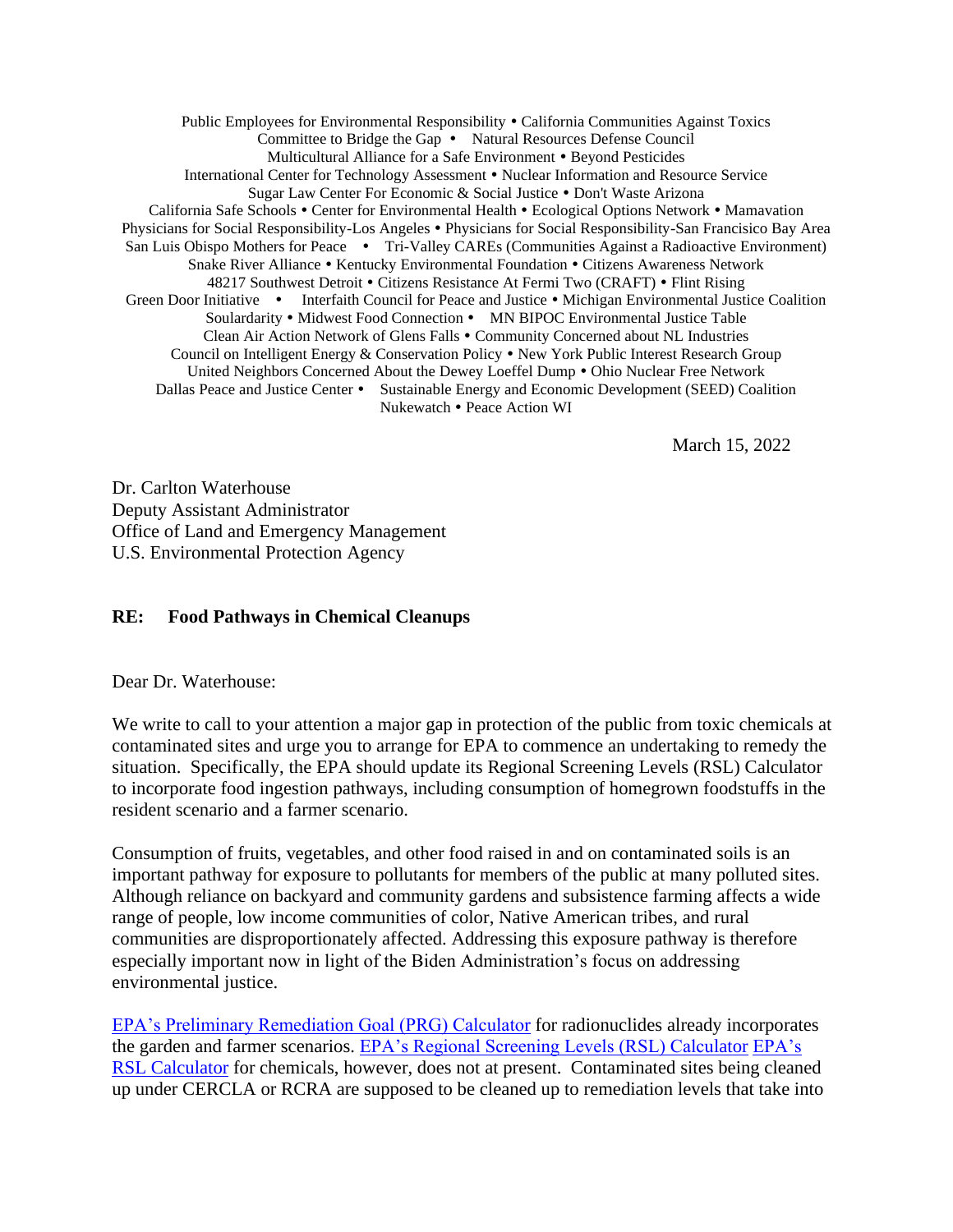account these food ingestion pathways when future land use (e.g., as set forth in local zoning) would allow them. However, because there is no RSL Calculator that can be used to assist in setting those levels, and therefore Remedial Project Managers would need to come up with separate levels for every individual site, it appears that the great majority of contaminated sites where such food ingestion pathways are relevant nonetheless do not consider them. In practical terms, this means that remediation levels at many sites may be very much less protective than they should be.

We therefore recommend that you initiate an EPA undertaking to upgrade the RSL Calculator to include the food ingestion pathways, parallel to what EPA already does for radionuclides in its PRG Calculator. While the task is not trivial, EPA already has a solid base of data on which such an effort can be based. For example, the PRG Calculator currently includes consumption rates for many individual types of homegrown fruits and vegetables (e.g., specific values for apples, peaches, berries, corn, potatoes, peas, etc.), drawn from EPA's Exposure Factors Handbook.<sup>1</sup> It also includes values for mass loading factors (MLFs), the amount of contaminated soil presumed to exist on the surfaces of produce, pasture, etc.<sup>2</sup>

The main inputs that generally cannot be taken from the PRG calculator for radionuclides and used for chemicals are the soil transfer factors (Bv-wet, or Bio-Accumulation Factor, BAF), i.e., how much of the contaminant in the soil is taken up by the roots into the plant. The PRG calculator only includes soil transfer factors for radionuclides. While some of those radionuclide transfer factors could potentially be useful in estimating transfer factors for non-radioactive metals, transfer factors for organic chemicals would need to be obtained elsewhere. A good starting point would be EPA's *[Eco-SSLs: Ecological Soil Screening Levels, Attachment 4-1,](https://www.epa.gov/sites/default/files/2015-09/documents/ecossl_attachment_4-1.pdf)  [Guidance for Developing Ecological Soil Screening Levels \(Eco-SSLs\), Exposure Factors and](https://www.epa.gov/sites/default/files/2015-09/documents/ecossl_attachment_4-1.pdf)  [Bioaccumulation Models for Derivation of Wildlife Eco-SSLs,](https://www.epa.gov/sites/default/files/2015-09/documents/ecossl_attachment_4-1.pdf) OSWER Directive 9285.7-55*, Revised April 2007. See particularly Appendices B, C, and F and Table 4b.

While ironically assembled to deal with soil screening levels for ecological receptors, EPA's Eco-SSL document includes a number of experimentally determined soil transfer values for toxic chemicals into various human food crops. It does not represent by any means a complete dataset—there presumably are a number of other measurements that pre-date it, and one would need to review studies performed in the years since its release, as well as identify additional studies that would be useful to fill data gaps—but it would be a good starting point.<sup>3</sup> We have

<sup>&</sup>lt;sup>1</sup> While including many individual fruit and vegetable types, there are other food types, particularly for tribes, that are not in the PRG calculator and would be useful to add to it and to the RSL revision we are suggesting.

<sup>&</sup>lt;sup>2</sup> While EPA has a good starting point in the PRG Calculator, some of the MLFs in the PRG calculator are of poorer quality than others (particularly those relying on a generic estimate from Environment Agency of the UK) and all are fairly old, so a review of the literature to see if there are more recent and applicable values would be useful.

<sup>&</sup>lt;sup>3</sup> The measured soil transfer data for fruits and vegetables in the Eco-SSFL report make clear that one must rely on measured values, not use an ancient and highly unreliable simple uptake assumption based on the octonal-water coefficient,  $K_{ow}$ . Chemicals with similar  $K_{ow}$  values can have greatly different uptake factors, and measurements of Kow for the same chemical can vary by orders of magnitude.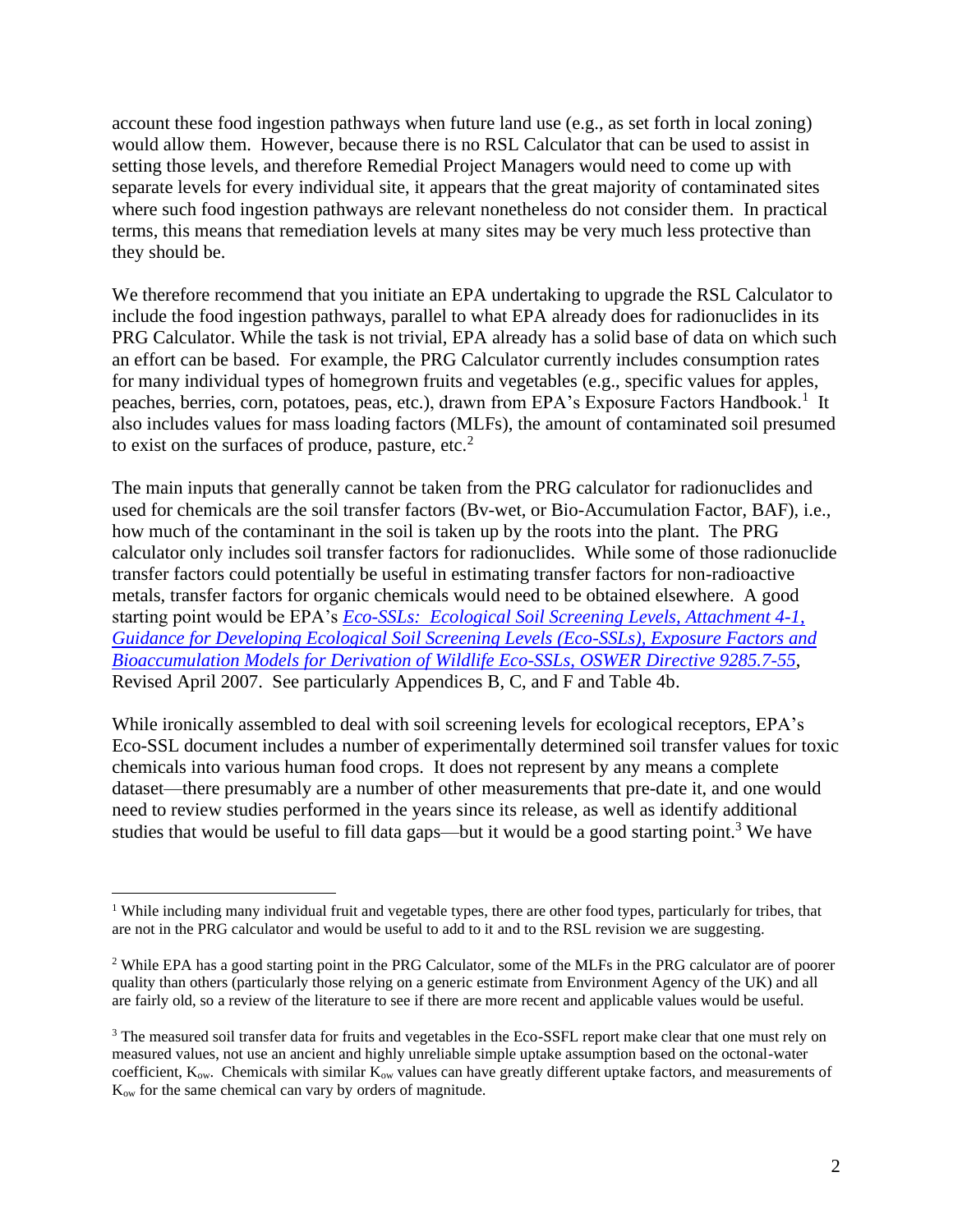included as an attachment a summary of organic chemicals and the plants for which measured bioaccumulation factors are included in the Eco-SSL document.

The commitments by current EPA leadership to good science and to environmental justice reinforce the need to commence a scientifically high-quality program to incorporate the food ingestion pathways into EPA's Regional Screening Levels for toxic chemicals, paralleling what is already done for radionuclides in EPA's Preliminary Remediation Goals. Such an initiative would be particularly important in protecting vulnerable communities.

As you well know, many of the communities who would benefit by this change are environmental justice communities. In these disadvantaged communities, which are often food deserts unserved by supermarkets, growing fruits and produce is an important source of nutrition, as well as community connection. Inclusion of such a "garden pathway" into the RSL calculator would be a key public health safeguard for these communities.

In addition, a garden pathway is also easily understood by lay people. Its ultimate measure is one that can be grasped without reliance on a scientific formula. As such, it is an avenue for gaining community confidence and understanding of the protectiveness of the soil cleanup at any contaminated site. Community confidence and understanding are hard to win but remain key components in any successful EPA remediation.

We look forward to hearing from you whether EPA will undertake a project to incorporate the garden pathway into the RSL calculator for determining cleanup standards for sites contaminated with toxic chemicals, parallel to what is already done for radionuclides in the EPA PRG calculator.

Sincerely,

Public Employees for Environmental Responsibility Jeff Ruch, Pacific Director Oakland, CA for contact: jruch@peer.org

California Communities Against Toxics Jane Williams, Executive Director Rosamond, CA

Committee to Bridge the Gap Dan Hirsch, President Ben Lomond, CA

Natural Resources Defense Council Caroline Reiser, Staff Attorney Washington, DC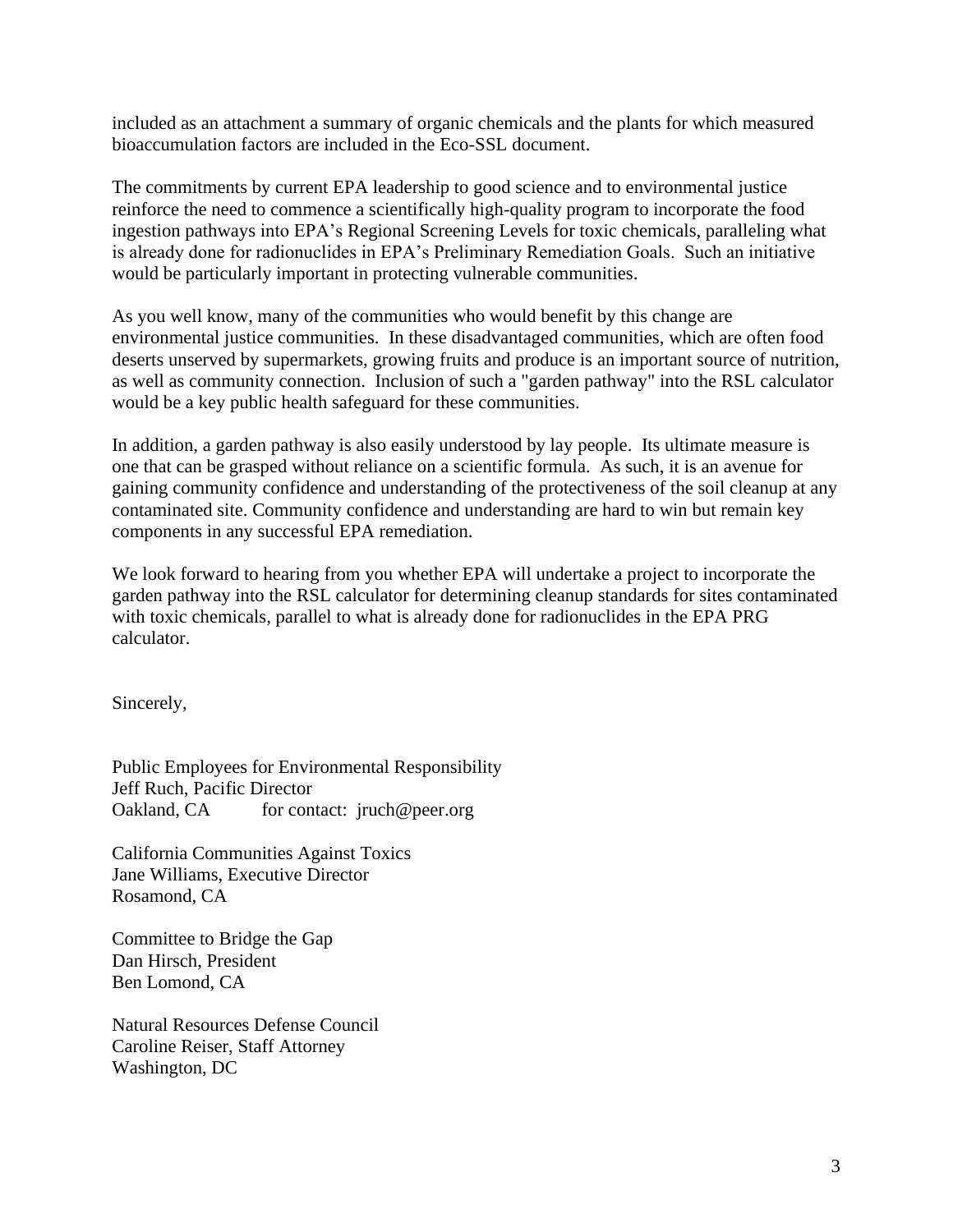Multicultural Alliance for a Safe Environment *Core Group of Alliances: Bluewater Valley Downstream Alliance Eastern Navajo Diné Against Uranium Mining Laguna-Acoma Coalition for a Safe Environment Post-71 Uranium Workers Committee Red Water Pond Road Community Association* Susan Gordon,Coordinator Albuquerque, NM

Beyond Pesticides Drew Toher, Community Resource and Policy Director Washington, DC

International Center for Technology Assessment Jaydee Hanson, Policy Director Washington, DC

Nuclear Information and Resource Service Diane D'Arrigo, Radioactive Waste Project Director Takoma Park, MD

Sugar Law Center For Economic & Social Justice John Philo, Executive & Legal Director Detroit MI

Don't Waste Arizona Stephen Brittle, President Phoenix, AZ

California Safe Schools Robina Suwol, Executive Director Los Angeles, CA

Center for Environmental Health Kathryn Alcantar, Interim Policy Director Oakland, CA

Ecological Options Network, EON Mary Beth Brangan, Co-Director Bolinas, CA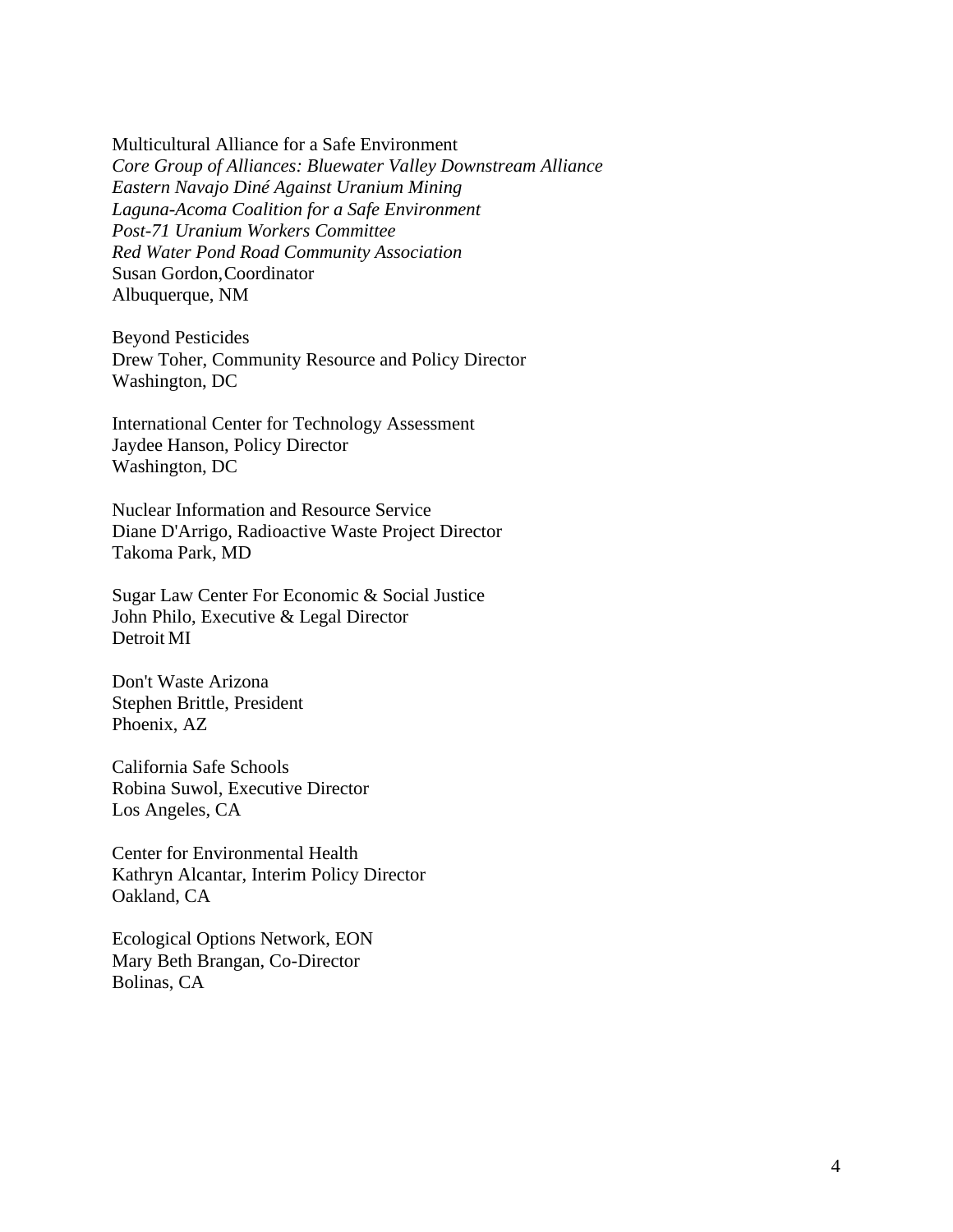Mamavation Leah Segedie, Founder Simi Valley, CA

Physicians for Social Responsibility-Los Angeles Denise Duffield, Associate Director Los Angeles, CA

San Francisco Bay Physicians for Social Responsibility Robert M. Gould, MD, President San Francisco, CA

San Luis Obispo Mothers for Peace Molly Johnson, Board San Luis Obispo, CA

Tri-Valley CAREs (Communities Against a Radioactive Environment) Marylia Kelley, Executive Director Livermore, CA

Snake River Alliance Leigh Ford, Executive Director Boise, ID

Kentucky Environmental Foundation Craig Williams, Director Berea, KY

Citizens Awareness Network Deb Katz, Executive Director Shelburne Falls, MA

48217 Southwest Detroit Theresa Landrum, Community Communications Liaison Detroit, MI

Citizens Resistance At Fermi Two (CRAFT) Jesse Deer In Water, Community Organizer Redford, MI

Flint Rising Nayyirah Shariff, Director Flint, MI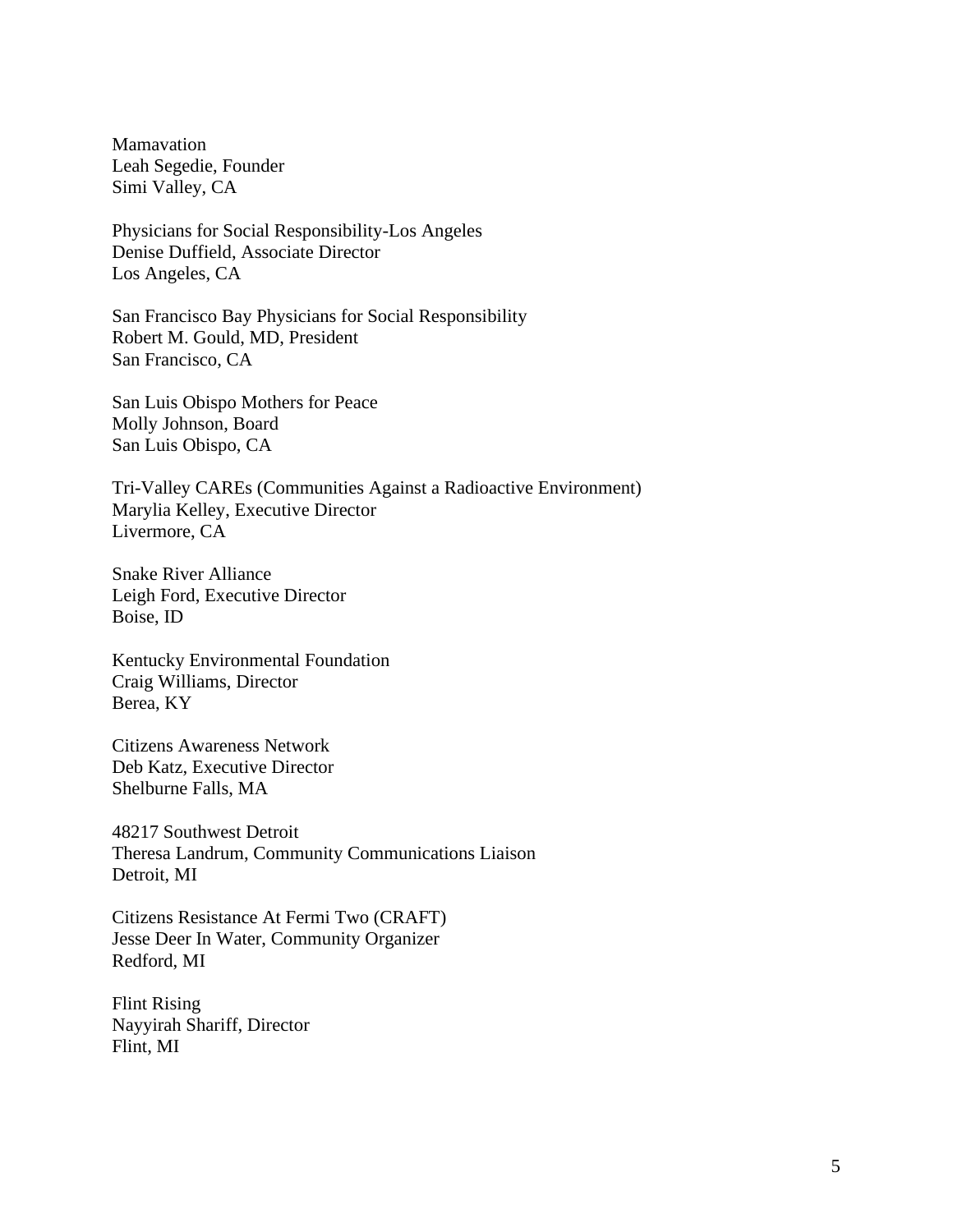Green Door Initiative Donele Wilkins, Founder/CEO Detroit, MI

Interfaith Council for Peace and Justice Desiraé Simmons, Co-Director Ypsilanti, MI

Michigan Environmental Justice Coalition Juan Jhong-Chung, Climate Justice Director Detroit, MI

Soulardarity Shimekia Nichols, Executive Director Highland Park, MI

Midwest Food Connection Katya Wesely, Program Coordinator Minneapolis, MN

MN BIPOC Environmental Justice Table Krystle D'Alencar, Organizer Minneapolis, MN

Clean Air Action Network of Glens Falls Tracy Frisch, Lead Organizer Glens Falls, NY

Community Concerned about NL Industries Claudia Ramundo Colonie, NY

Council on Intelligent Energy & Conservation Policy Michel Lee, Chair Scarsdale, NY

New York Public Interest Research Group Anne Rabe, Environmental Policy Director Albany, NY

United Neighbors Concerned About the Dewey Loeffel Dump Kelly Travers Main Nassau, NY